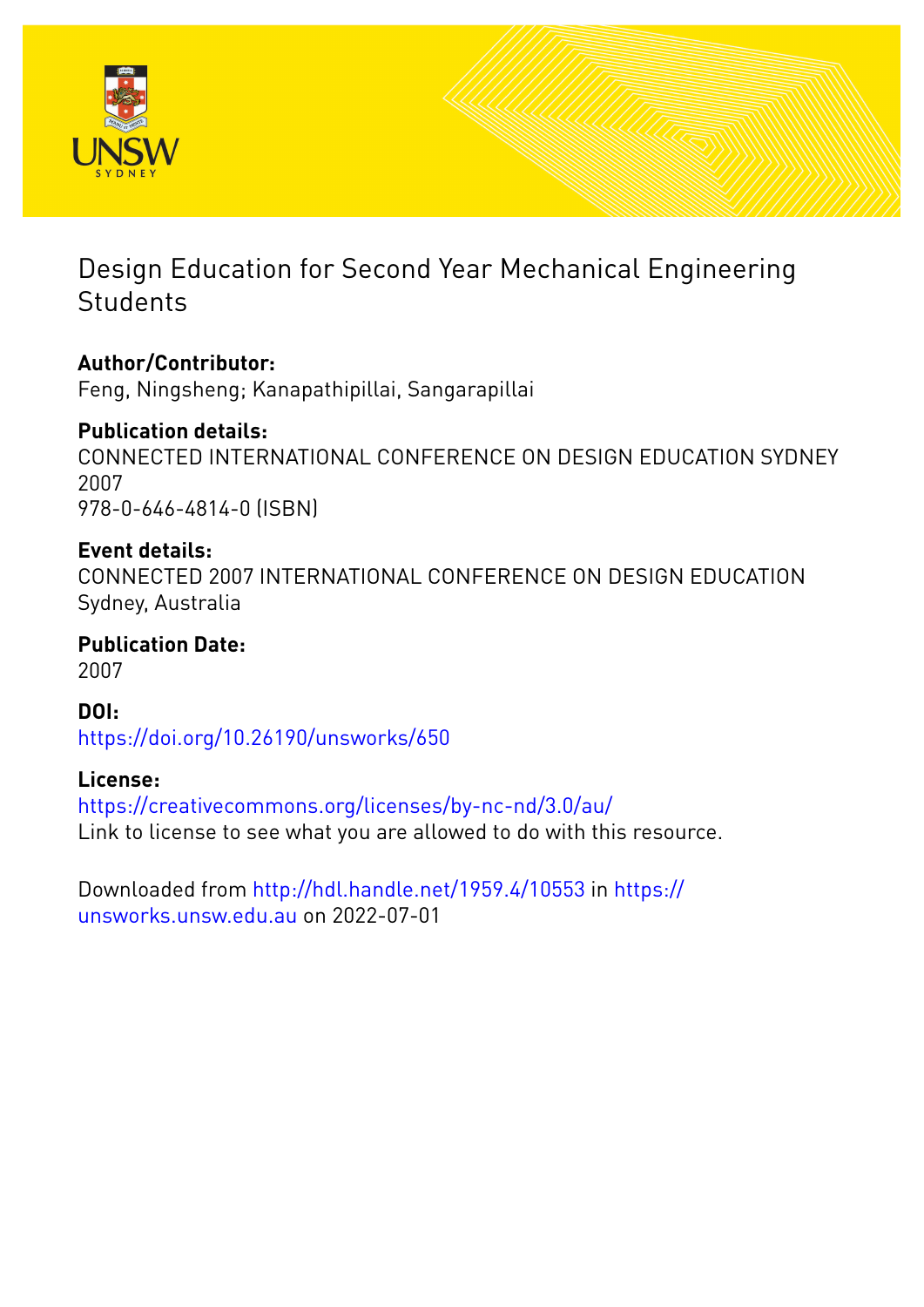### Design Education for Second Year Mechanical Engineering Students

#### Ningsheng Feng and Sangarapillai Kanapathipillai

### School of Mechanical and Manufacturing Engineering, The University of New South Wales, Sydney, NSW, 2052, AUSTRALIA

#### ABSTRACT

The primary aim of teaching design for mechanical engineering students is to make the students achieve a fundamental level of competence in design. This involves creating appropriate learning environment for the students to develop concepts, creativity and critical thinking skills. It is also necessary for the students to develop both individual and team based skills. This paper looks at the student responses based on individual and team based tasks in a second year design course. The student surveys indicate very strong support for team based projects, with a high proportion of students agreeing that they gained many learning benefits as a result: importance of simple design, practical experience of design, and importance of organisation, skills in problem solving and how to work in a team. Overall, the student feedback indicates that they have to work individually to understand the concepts and collectively on a project to achieve a high level outcome.

#### INTRODUCTION

Design teaching in mechanical engineering has two features which distinguish it from many other teaching areas. First, the majority of students has little or no background in technology and design [1]. Second, virtually all design learning comes through the development of conceptual understanding, rather than from the learning of declarative knowledge. The main objective of teaching mechanical engineering design is to provide a learning context in which students will achieve a basic level of competence in design. The challenge for design teachers, then, is to ensure that the learning context – the curriculum, teaching methods and assessment provisions – are appropriate to the development of conceptual understanding of the design process through which the goal of design competence is achieved.

As has long been recognised by design educators, the most important and yet most difficult teaching goal is to bring the conceptual change in students' understanding of the fundamental features of the discipline being studied. The current second year mechanical engineering design course at the University of New South Wales has been designed to introduce basic concepts in creative design and design of basic machine elements, and to develop individual and team based skills. In addition, the students were assessed on a team basis on the Weir Warman Design and Build Project and

Competition. The project was proposed by the Institution of Engineers, Australia and participated by about 20 Universities in Australia and New Zealand each year. The project and competition is a two-tier event, with the most successful device on each University being eligible to compete in a national final, where the emphasis turns to competition and a quest for design excellence.

It has been documented that assessment practices, curriculum, and teaching methods all influence the way students approach their subject learning [2]. Research into 'student approaches to learning' has distinguished three main approaches: 'deep', 'surface' and 'achieving' [3]. The 'deep' approach is linked to the intention to understand; to distinguish new ideas and relate these to previous knowledge. The 'surface' approach is extrinsically motivated, and is manifested in reproducing and rote learning strategies. The third approach, called 'achieving' approach, is described by Biggs as being based on a desire to obtain the highest grades, whether or not the material is interesting, and to organise their study to achieve this end.

 Whilst it is desirable that students develop an 'achieving' ethic to ensure successful completion of their course, attention needs to be focused on the other two approaches. The special demands of engineering design learning are such that it is crucial that we provide learning experiences which will promote 'deep learning' and discourage 'surface learning'. Whilst most university teachers see this as nothing new, and would claim that their teaching practices are directed at achieving this goal, the reality is that often this not attained: 'A particularly depressing finding is that most students in most undergraduate courses become increasingly surface, and decreasingly deep in their orientation to learning' [4, p. 137]. Given this finding, it is believed important to include in the evaluation of learning outcomes in engineering design an effective instrument to measure changes in how students approach their learning.

#### I. THE STUDY

This paper reports an investigation into learning strategies adopted by students in a second year mechanical engineering design course at the University of New South Wales (UNSW). The aim of this study is to seek the response of the students as how they feel and respond to individual study methods to team work The course is designed in such a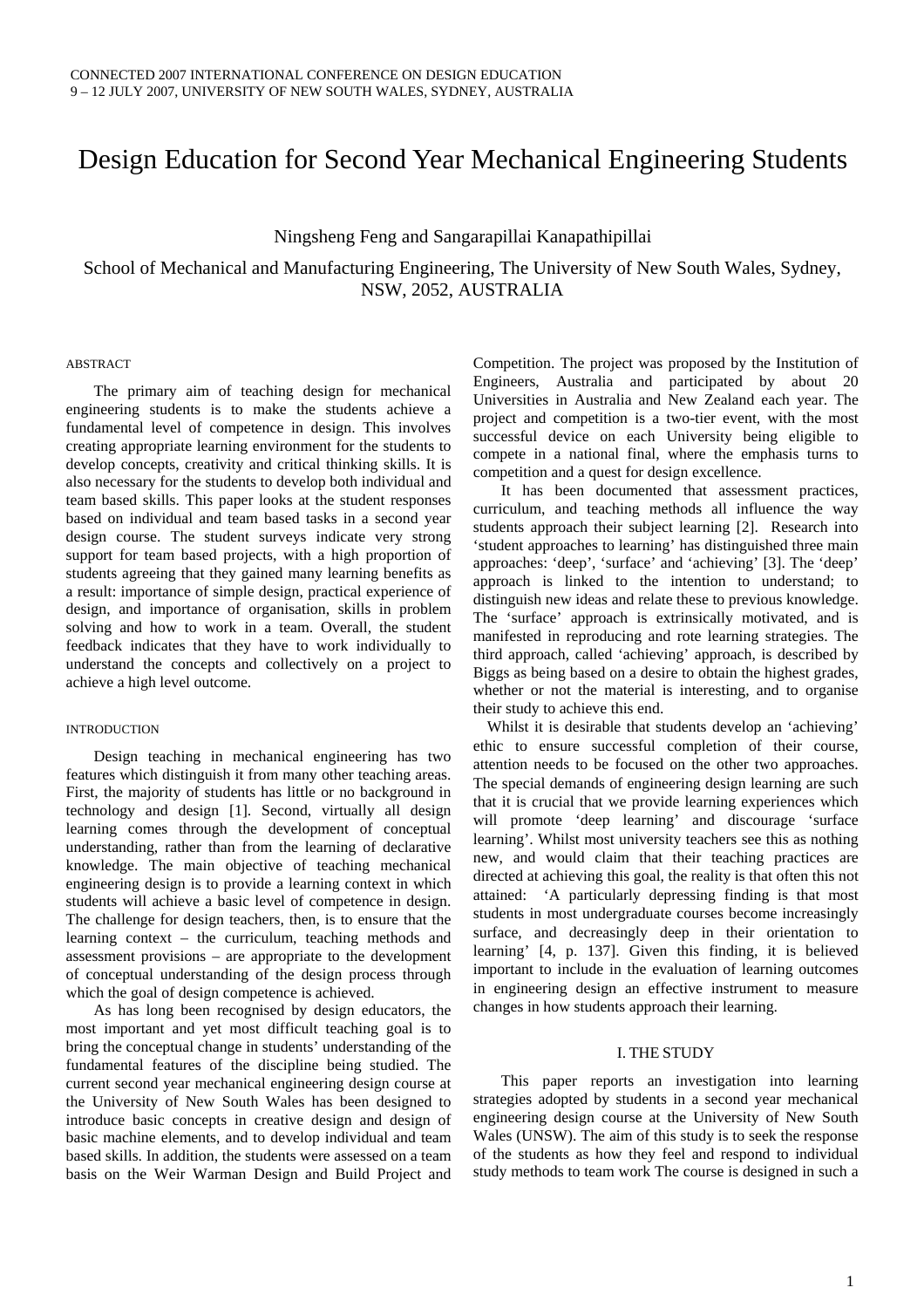way that the students initially learn the design process on an individual basis and are involved in creative design in a design project focusing on various elements on a step by step basis. They derive some design experience and knowledge from this exercise. Then they will be exposed to a team project in which they can apply their design concepts and experiences. The course was designed to encourage team work as a gateway for real world situation where designers need to work with people from various backgrounds.

#### II. COURSE DESCRIPTION

This is a second year mechanical engineering design subject which runs for a full year (two sessions) with a weekly load of one and a half hour lecture followed by one and a half hour tutorials. A design project is introduced early in Session 1 and continued into Session 2. The task in Session 1 is mainly to select items such as motors, belts, chains, bearings etc from manufacturer's catalogues after performing necessary calculations. In Session 2, components which are not usually proprietary items such as shafts are designed.

The design project has a number of class assignments for which the students have to submit reports for grading. The class assignments are designed to focus on the importance of communication and decision making skills. In addition, the students are tested on the 'Warman Design and Build' competition organised by the Institution of Engineers, Australia.

#### III. METHODS OF ANALYSIS AND RESULTS

The Course And Teaching Evaluation and Improvement (CATEI) Process survey used at the University of New South Wales was administered to students at the end of the course. These surveys are given to students at the end of each Session to ascertain their opinions on teaching resources and teaching effectiveness. In addition the student opinions were sought using another survey to evaluate the learning outcomes which they derive from the team based 'Design and Build' project. Another survey chosen to investigate students learning approaches is the Biggs Study Process Questionnaire [3] in which students are measured on the three learning approaches – 'Deep', 'Surface' and 'Achieving'.

#### IV. RESULTS

#### *A. CATEI*

This survey focuses on student perception on the course and its relevance. It asks the students to identify the best features of the course and how to make improvement. The survey seeks responses from the students about the clarity of the aim of the course; feedback on their ongoing performance in the course; and whether the course is interesting and challenging, advancing student ability for independent learning and critical analysis, providing effective opportunities for active student participation in learning

activities, developing thinking skills, appropriate assessment methods.

63% of the students agreed that they are satisfied with the quality of the course with 79% of them identified the course was challenging and interesting. They have indicated that the course was effective for developing thinking skills (73%). They are comfortable with assessment requirements and methods used in the course (79%).

#### *B. Warman Design and Build Project*

Survey on the Warman project has been conducted every year for the past few years. Some questions as shown in Appendix were used and the graphical results are shown in Figures 1-4. It is clear that the students overwhelmingly identified the importance of organisation, need for simplicity in design, skills in problem solving, translation of design into product, recognition of design deficiencies and the practical experience they gain. Over 70% of the students supported the idea of including the Warman Design and Build project as part of the course, reflecting the development and understanding of skills in design as against the time and cost they invested on the project.

They have indicated that it is one of the best exercises in their first two years of mechanical engineering and one of the few hands-on practical components which are essentially what engineering practice is about – getting things to work.

#### *C. Biggs Study Process Questionnaire*

Table 1 shows the relevant mean values of the results obtained for the learning approaches adopted by the students. The Table indicates how mean and standard deviation values of the different approaches adopted by the students compared with the norms [5]. It is clear that the students tend to adopt deep approach to learning whilst they focus on obtaining the highest grades and organising their study to achieve this end. It is encouraging to observe that they have not gone along surface approach to study the course.

#### V. CONCLUDING REMARKS

The student response from CATEI survey clearly indicates that the course is designed to create learning environment for the students to develop skills for creativity and critical thinking on an individual basis. Also, the students have expressed strong support for team based projects, with a high proportion of them agreeing that they gained many learning benefits as a result: importance of simple design, practical experience of design, and importance of organisation, skills in problem solving and how to work in a team. Overall, the student feedback indicates that they have to work individually to understand the concepts and collectively on a project to achieve a high level outcome.

#### REFERENCES

- [1] Frost, R. (1993) P=F/A: The great squeeze of teaching mechanical engineering design. *Second Annual One day Workshop in Teaching Design,* University of Sydney.
- [2][Ramsden, P. (1987). Improving teaching and learning in higher education: The case for a relational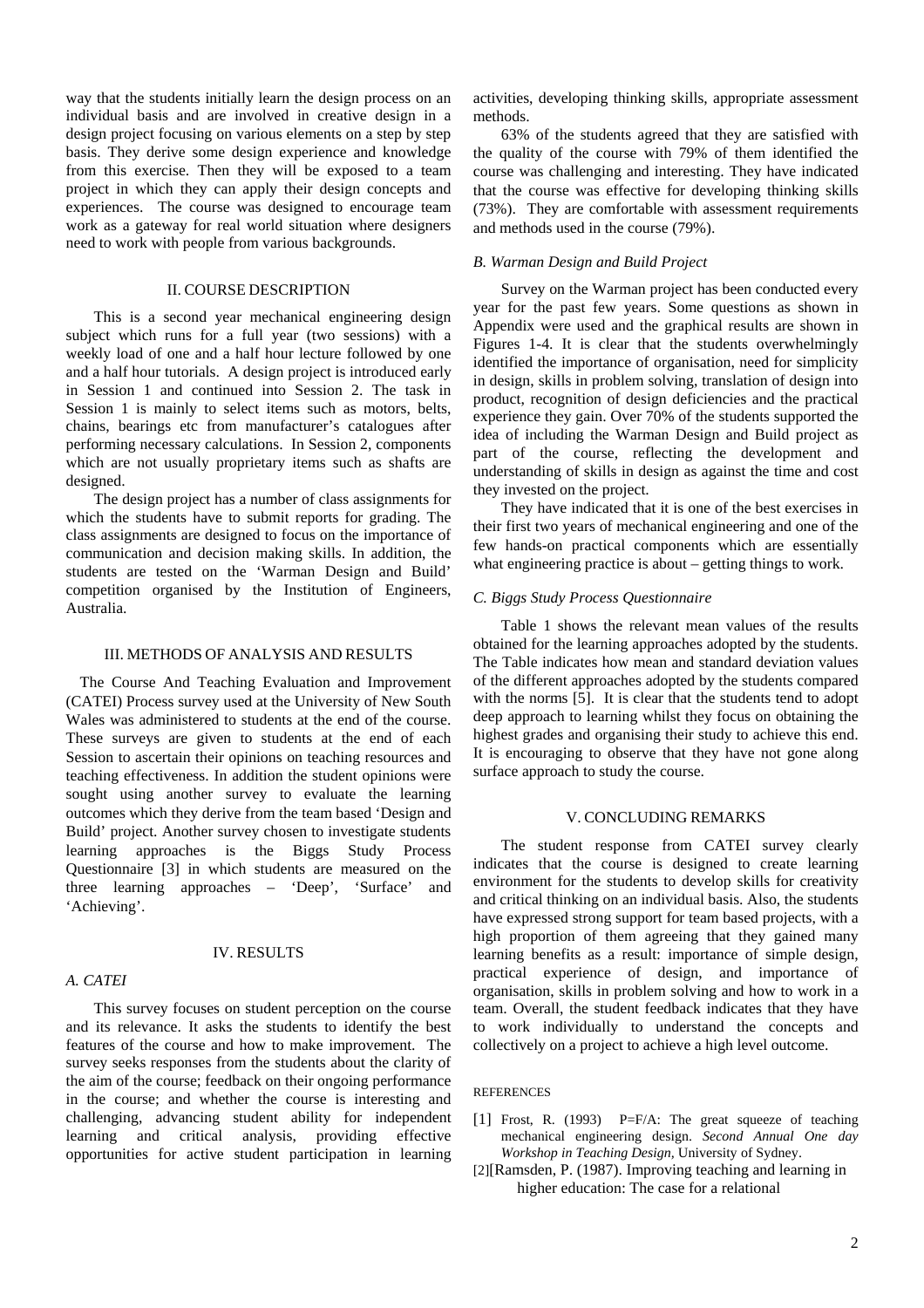perspective, *Studies in Higher Education,* 12, pp. 275-286.

- [3] Biggs, J. (1993). What do inventories of students' learning really measure? A theoretical review and clarification, *British Journal of Educational Psychology,* 63, pp. 3-19.
- [4] Biggs, J., Kember, D. and Leung, Y. (2001) The revised two-factor study process questionnaire: R-SPQ-2F, *British Journal of Educational Psychology,* 71, pp. 133-149.
- [5] Kanapathipillai, S (1992). Investigating students' approach to learning in a basic engineering course. Proceedings of the 4<sup>th</sup> annual convention and conference, Australasian Association for Engineering Education, December 1992, Brisbane, pp 282- 285.



Figure 1: Warman Suvey 2006 (UNSW)



Figure 2: Warman Survey 2005 (UNSW)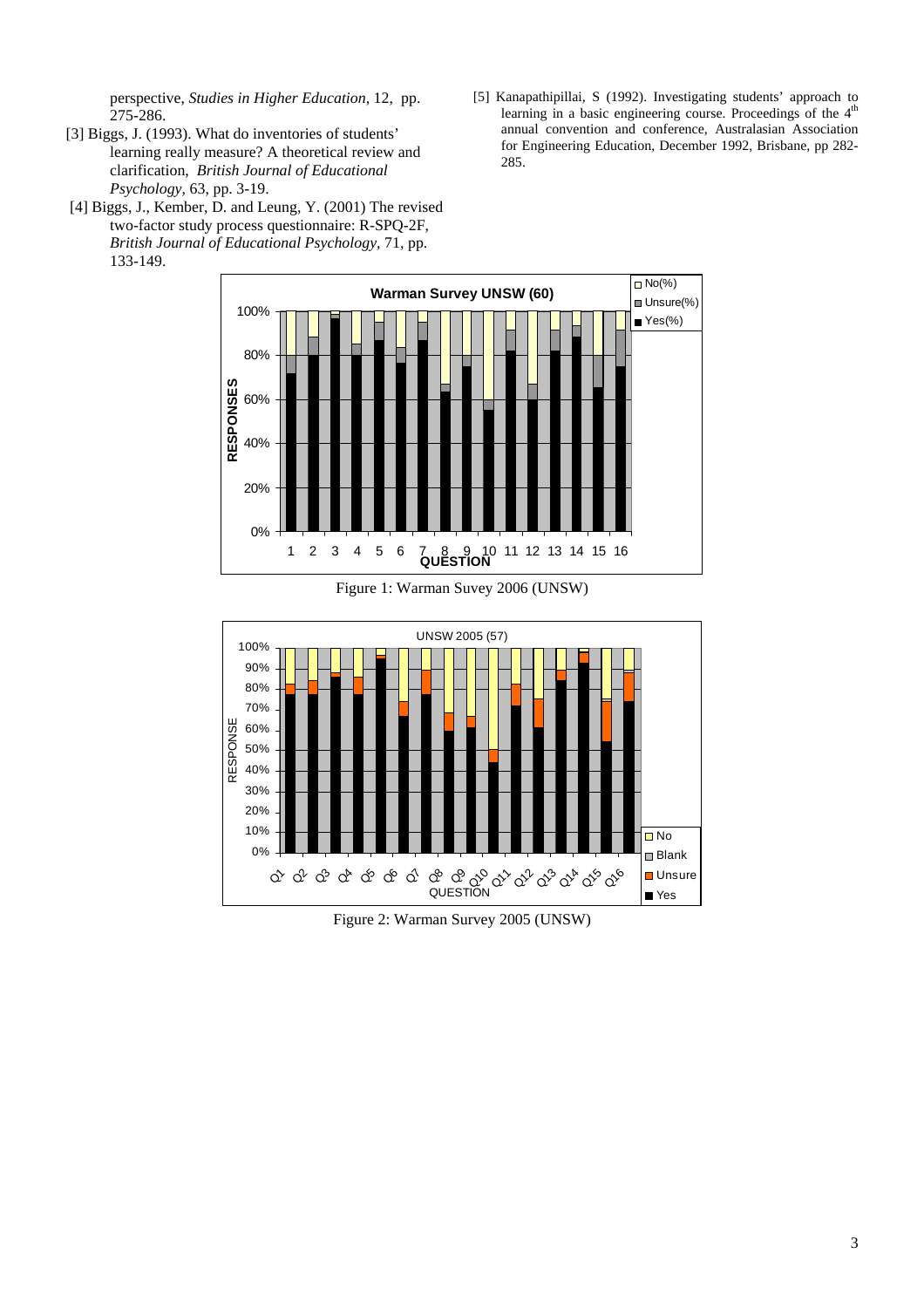

Figure 3: Warman Survey 2004 (UNSW)



Figure 4: Warman Survey 2003 (UNSW)

| Table 1: Learning Strategy Results (Biggs, SPQ) |
|-------------------------------------------------|
|-------------------------------------------------|

|                       | <b>APPROACH</b> |       |             |       |                  |       |
|-----------------------|-----------------|-------|-------------|-------|------------------|-------|
|                       | <b>SURFACE</b>  |       | <b>DEEP</b> |       | <b>ACHIEVING</b> |       |
|                       | Actual          | Norm  | Actual      | Norm  | Actual           | Norm  |
| Mean                  | 17.94           | 21.87 | 20.33       | 22.10 | 22.93            | 20.42 |
| Standard<br>Deviation | 3.68            | 4.54  | 4.16        | 4.47  | 4.54             | 5.32  |